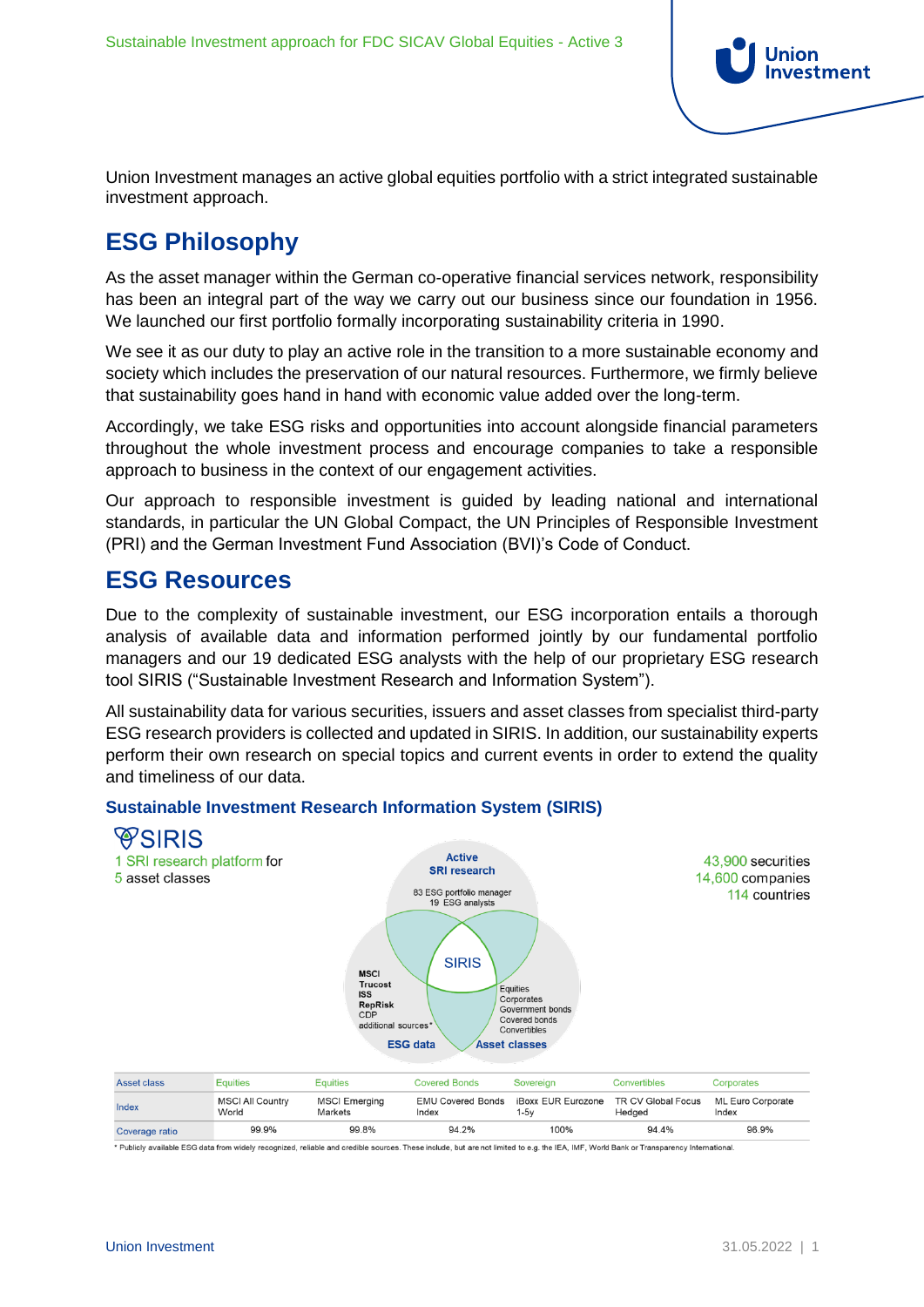

# **ESG Integration in the investment process**

We integrate Environmental, Social and Governance (ESG) aspects at all stages of our investment processes as we believe that ESG considerations are a key factor in the long-term success of companies and countries.

#### **ESG integration through the entire investment process**



In our research processes, ESG aspects are integrated into fundamental analysis by every single research analyst within the Equities and Fixed Income Teams. The integration takes place at different levels:

- 1. Discussion of ESG topics in the context of company meetings; the results are documented in our research database SIRIS.
- 2. Screening of covered companies/countries in terms of the above-described ESG analysis tools (i.e. ESG score,  $CO<sub>2</sub>$  intensity, sustainable business areas, controversies) with the help of SIRIS.
- 3. Use of insights from the ESG sector research generated by the sector analyst responsible for ESG issues in conjunction with ESG team.
- 4. Translation of ESG themes into investment ideas or vice versa. The themes can be identified either bottom-up in our fundamental company analysis or top-down by our ESG team or from within the asset class teams.

The Global Sustainable Equity strategy combines our proven active bottom-up stock picking approach with a forward-looking best-in-class ESG approach. In our fundamental analysis, we focus on our three selection criteria 1) quality, 2) valuation and 3) catalyst / fundamental change.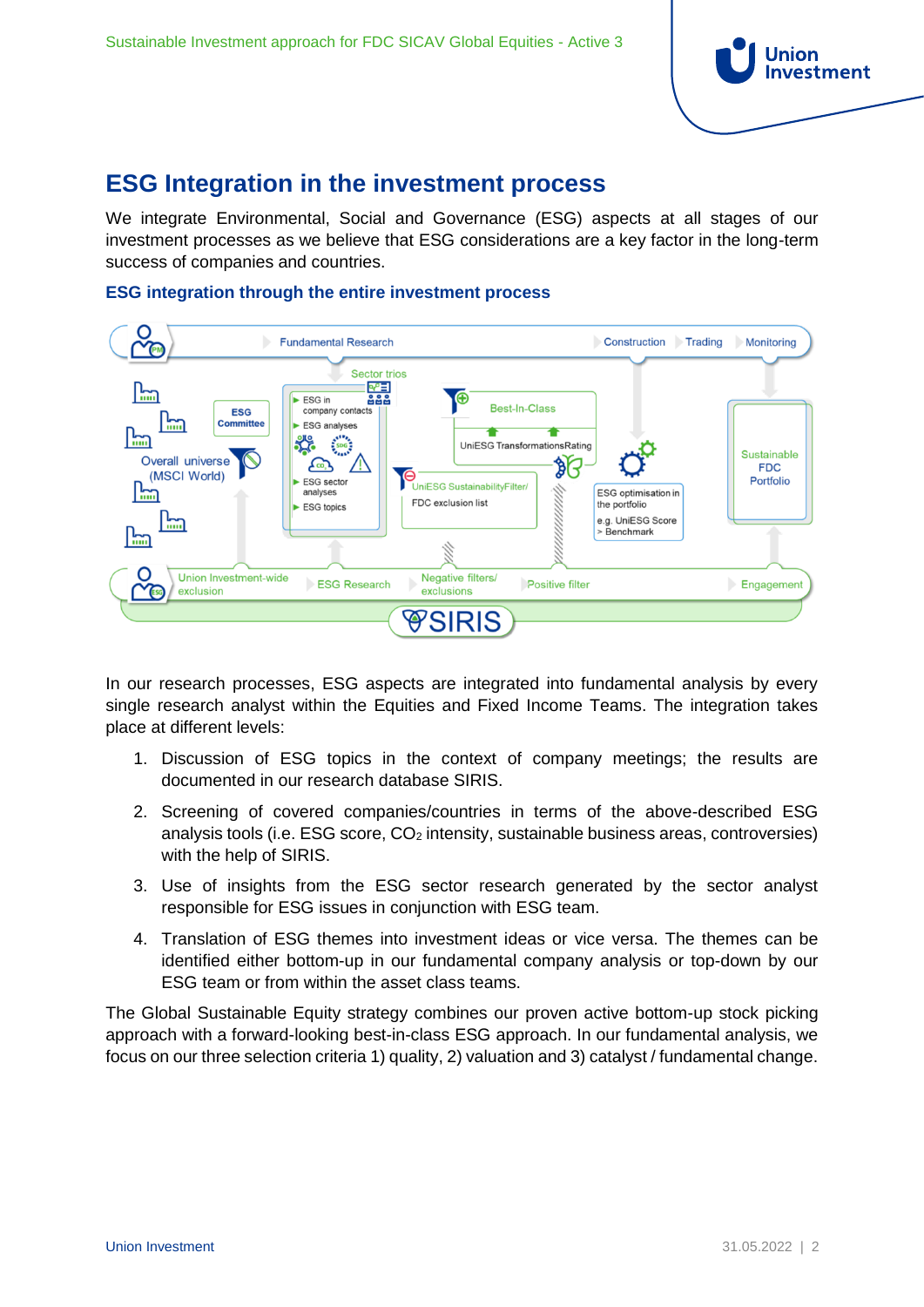

We also take a range of ESG indicators such as controversial business areas and practices, different climate indicators, water intensity, sustainable business areas paying in to the UN SDGs and our in-house UniESG Score into account. We aim to exceed the benchmark in these ESG measures. During portfolio construction, the portfolio managers apply an ESG portfolio optimisation and tend to favours stocks with superior ESG indicators.



### **Exclusion Filter**

Besides the implementation of FDC's exclusion list, the portfolio adheres to a wider Sustainability Filter that excludes companies involved in controversial business areas as well as controversial business practices. The filter is based on internationally recognised norms such as the Olso and Ottawa Treaty, the UN Global Compact as well as decisions of our central ESG Committee and our in-house ESG team.

In terms of controversial business areas, the Sustainability Filter excludes companies that produce outlawed or controversial weapons such as nuclear, biological and chemical ("NBC") weapons as well as land mines and cluster bombs. We also exclude coal producers and companies operating in coal-fired power generation, the latter if coal-fired power generation amounts to more than 25% of the company's total energy production irrespective of the climate concept.

We also exclude companies in problematic breach of the principles of the UN Global Compact which includes violations of human rights, environmental protection rules and anti-corruption laws as well as violations of ILO Labour Standards including child labour and forced labour.

We also exclude producers of arms, tobacco, alcohol, gambling, controversial genetic engineering, nuclear energy, pornography, fracking and tar sands (revenue tolerance 5%) as well as animal testing for non-medical purposes (no revenue tolerance).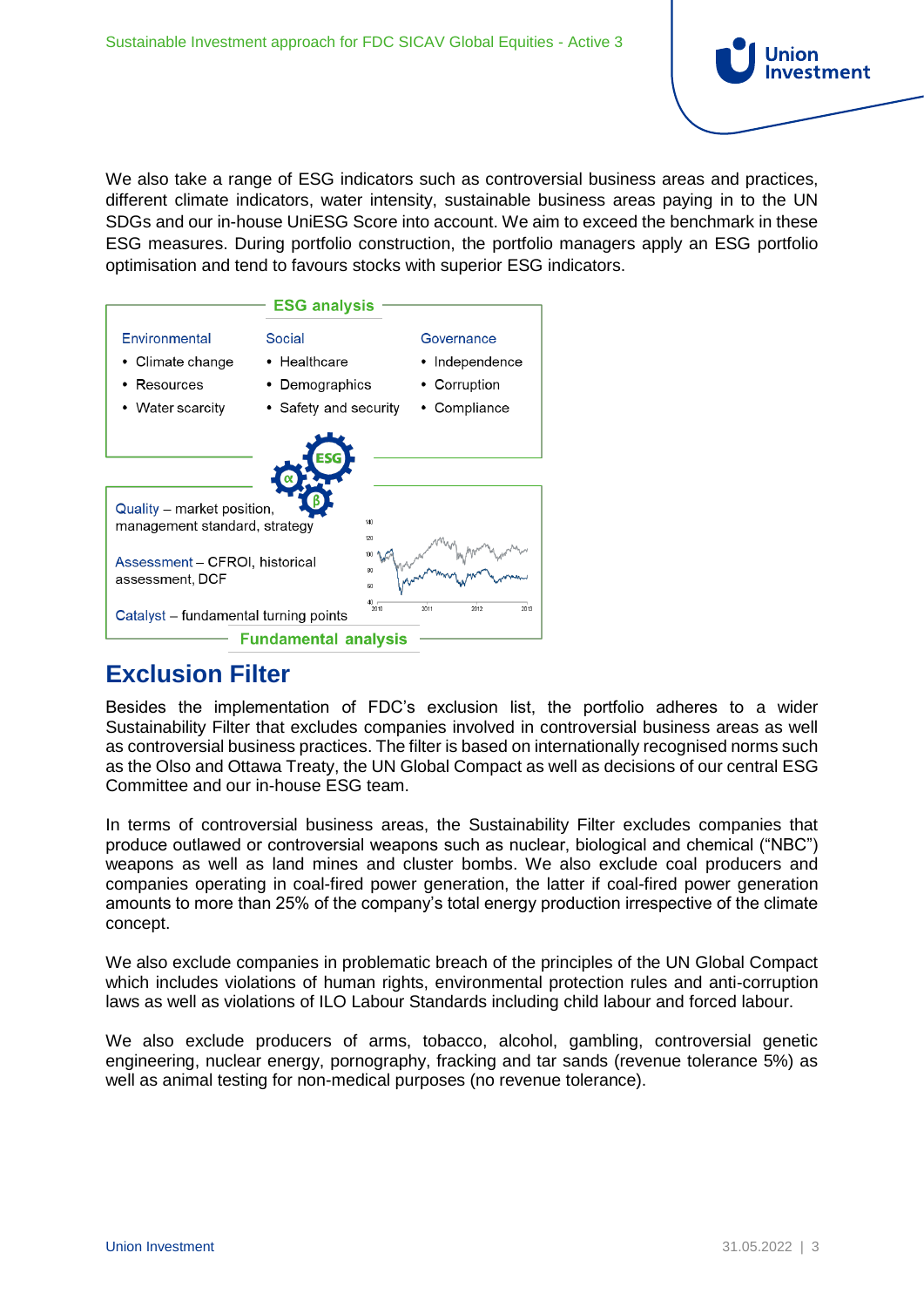

#### **The sustainable investment process at a glance**

|                                  | <b>Implementation of FDC exclusion list</b>                                                    |
|----------------------------------|------------------------------------------------------------------------------------------------|
|                                  | <b>FDC ESG Sustainability filter</b>                                                           |
| Active engagement with companies | <b>Selection of the</b><br>top 50%<br>Selection of $\{y\}$<br><b>Transformation candidates</b> |
|                                  | <b>ESG portfolio optimisation</b>                                                              |

- The process combines our in-house sustainability analysis with an active fundamental investment process.
- The return potential of a stock is just as important as its sustainability rating.
- The mandate aims to have a higher sustainability rating than that of the benchmark

### **UniESG Transformations Rating**

Additionally a forward-looking best-in-class approach based on our proprietary UniESG Transformations Rating is implemented.

We have developed our proprietary forward-looking Transformation Rating as our sustainable investment approach is placing increased emphasis on identifying the transformation potential of companies. Transformation candidates are understood to be those companies who may rank currently below others in their peer group according to their UniESG Score but can present a credible, concrete plan to improve their sustainability profiles in the future. The Transformations Rating is a forward-looking predictive indicator which draws upon specific, transformationfocussed proprietary research in addition to ESG data to anticipate companies which can benefit significantly from sustainable development



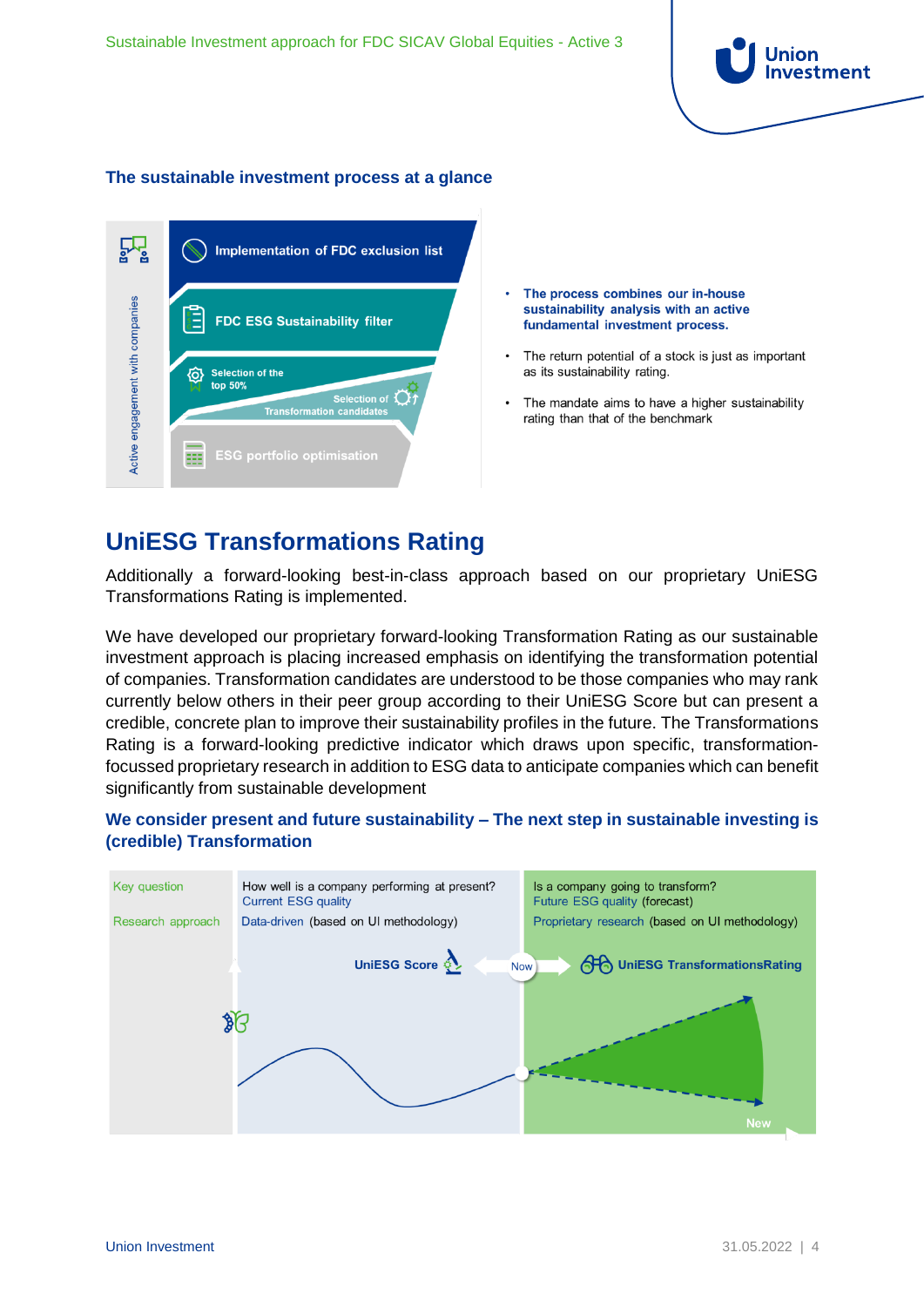

# **Engagement & Proxy Voting**

As a responsible and active asset manager, our stewardship approach focuses on constructive dialogue with the companies in which we invest and intensive activities at annual general meetings, including speaking and voting. The primary objective is to actively influence the company in terms of ESG practices and, thus, to contribute to a sustained increase in corporate value.

Our UnionEngagement approach consist of ongoing, constructive company dialogues (UnionVoice) as well as the exercise of shareholder voting rights (UnionVote). The overriding objective of our engagement activities is to promote more sustainable practices and to improve shareholder value as a result.

Our engagement process essentially consists of three stages: 1) pre-engagement, 2) the actual engagement (UnionVoice and UnionVote) and 3) post-engagement.



Our website provides further information for investors and business partners on specific matters relating to sustainable investment.

[Sustainable Investments | Union Investment \(union-investment.com\)](https://union-investment.com/home/Competencies/Sustainable_Investments.html)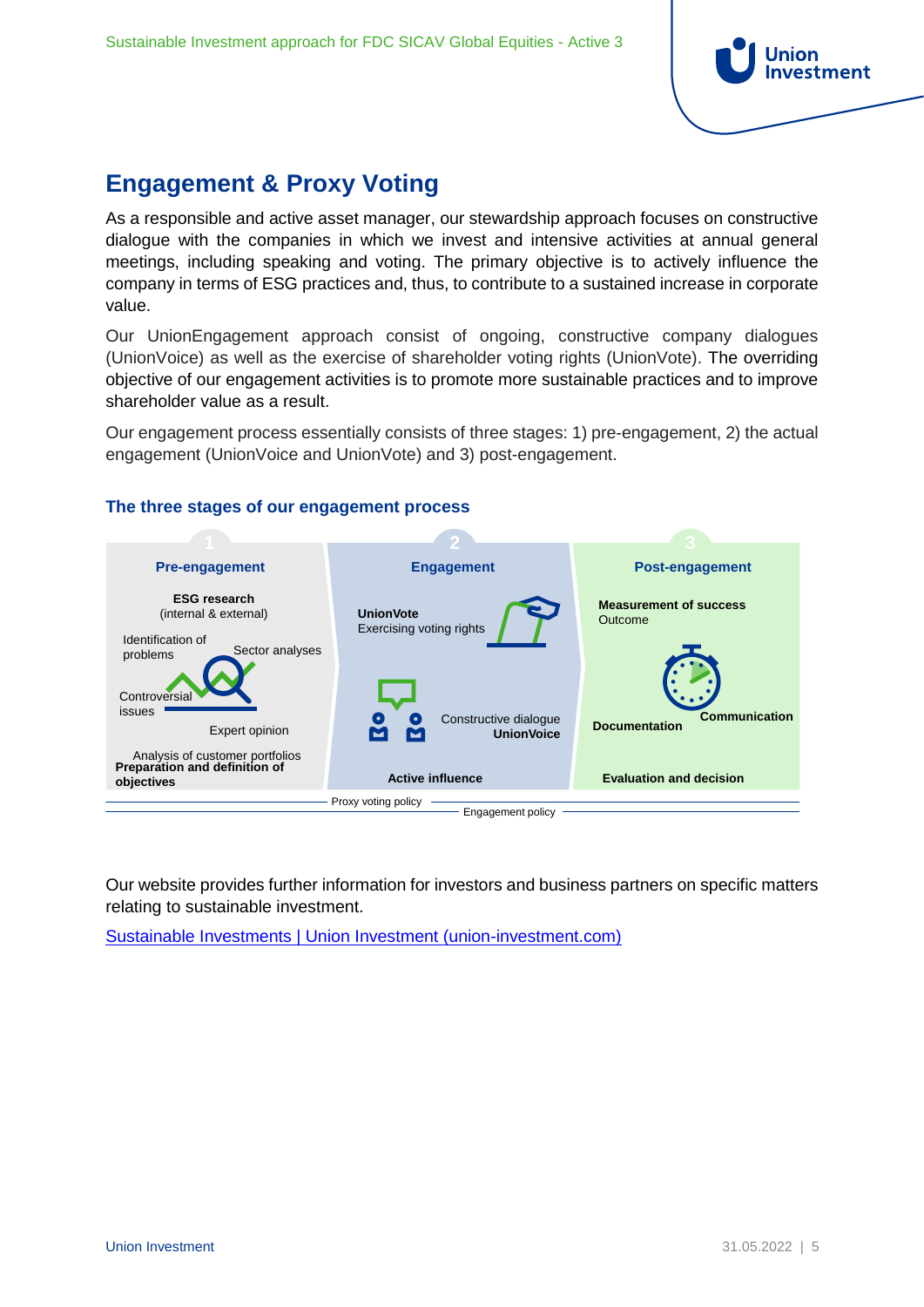

### **Disclaimer**

In accepting this document you agree to be bound by the restrictions described below.

This advertising material is intended for professional clients only. It does not constitute a recommendation and is not a substitute for personal investment advice from a bank or other qualified advisor, or for expert legal and tax advice. The information presented and the explanations given are based on the company's own assessment of the situation at the time this document was compiled. This applies particularly to the current legal and tax position, which is subject to change without prior notice.

Union Investment Institutional GmbH, Frankfurt am Main, has compiled this document with due care and attention and to the best of its knowledge. However, it has not checked all the information obtained from third parties and Union Investment therefore gives no guarantee that the document is up to date, accurate and complete.

Any indices or product names of companies other than those belonging to the Union Investment Group may be copyrighted or trademark-protected products or brands of these companies.

This document is intended for information purposes and internal use only. It must therefore be neither fully nor partially copied, amended or summarised, distributed to other persons, made available to other persons in any other way or published. The company accepts no liability for any adverse effects arising either directly or indirectly from the distribution, use, amendment or summary of this document or its content.

Any reference made to investment funds or other securities may constitute analysis within the meaning of Regulation (EU) No 565/2017. If, contrary to the aforementioned stipulations, this document is made available to an unspecified group of persons or is in any other way distributed or published, amended or summarised, the user of this document may be subject to the provisions of Regulation (EU) No 565/2017 and the pertinent stipulations of the regulatory authorities (in particular concerning the Regulation governing the Analysis of Financial Instruments (FinAnV)).

Performance-related information for Union Investment funds is based on past performance and/or volatility. Consequently, this information gives no indication of future performance.

Past performance is not a reliable indication of future results. The value of the fund units and the amount of distributions may fall as well as rise and must not reach the value of the capital invested originally.

The figures "foreign currency exposure" are calculated on a net asset value basis including cash and looking through target funds' holdings (if available). The figures "average yield", "average coupon", "average term to maturity", "average duration" as well as "modified duration" are calculated on the basis of bond-oriented investments in the fund, including cash, derivatives and looking through target funds' holdings (if available). The calculation of the "average term to maturity" is considering floaters with their final maturity. The "average rating" is an internal calculation of Union Investment (Union Comp Rating) considering cash but no derivatives. It is calculated only on the basis of bond-oriented investments within the fund. The asset allocation as well as allocation diagrams reflect the fund's exposures, aggregated to each category. They include target funds' holdings (if available) and the impact of derivatives. Allocation diagrams neither include cash nor holdings in real estate funds or target funds outside Union Investment group. The asset allocation table reflects Union Investment Group's own asset allocation mapping. This allocation may differ from those in the annual and semi-annual reports. The sector allocation for equities follows the MSCI Sector breakdown taxonomy; for bonds it follows the Merrill Lynch Sector taxonomy. The distribution yield in % assumes that the fund is purchased at the end of the last financial year. I.e. basis for the calculation of this percentage value is the net asset value of the fund at the beginning of the relevant financial year, adjusted by the distribution of the previous year.

For extensive product-specific information and details of opportunities and risks of the funds mentioned in this document, please refer to the latest sales prospectus, the Bank's terms and conditions, the key investor information or the annual and half-yearly reports that are available free of charge at [www.union-investment.com.](http://www.union-investment.com/)

The aforementioned documentation can also be obtained free of charge from the representative and the paying agent DZ PRIVATBANK S.A., 4 rue, Thomas Edison, L-1445 Strassen, the Grand Duchy of Luxembourg.